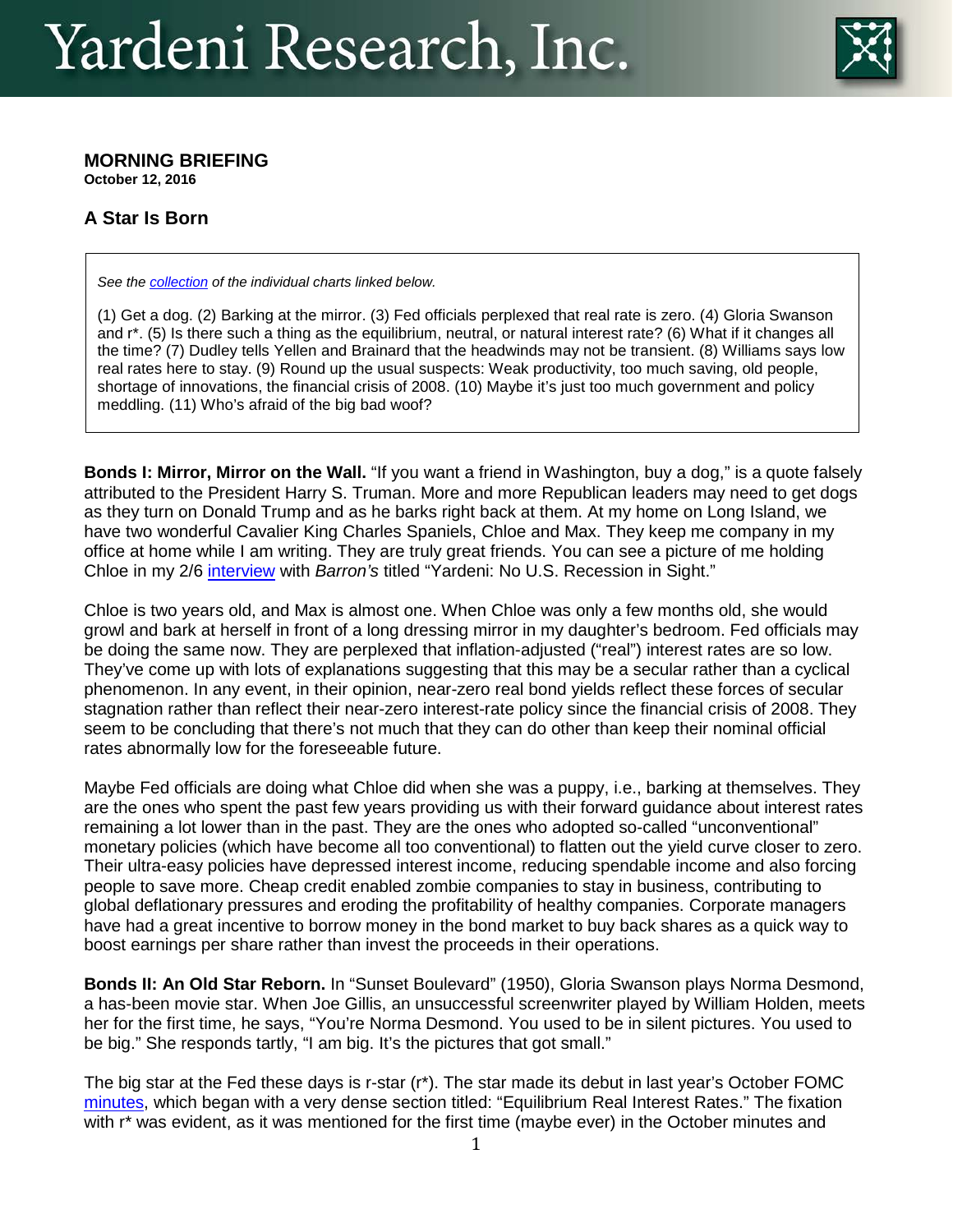appeared 11 times. The concept has been around for a very long time and is sometimes called the "neutral" or "natural" real interest rate. In the minutes, it is defined as "the level of the real short-term interest rate that, if obtained currently, would result in the economy operating at full employment or, in some simple models of the economy, at full employment and price stability."

The minutes reported that a number of FOMC participants believe that "the longer-run downward trend in real interest rates suggested that short-run r\* would likely remain below levels that were normal during previous business cycle expansions, and that the longer-run normal level to which the nominal federal funds rate might be … consistent … with maximum employment and 2 percent inflation … would likely be lower than was the case in previous decades." Now let's put together a chronology of how Fed thinking about r\* evolved since last October:

(1) *Yellen was guardedly optimistic.* Increasingly, Fed officials have been using the concept as an excuse for why their policies haven't worked. Last year, in a 12/2 [speech,](http://www.federalreserve.gov/newsevents/speech/yellen20151202a.htm) Federal Reserve Chair Janet Yellen explained: "Had the neutral rate been running closer to the levels that are thought to have prevailed prior to the financial crisis, current monetary policy settings would have been expected to foster a very rapid economic expansion, with inflation likely rising significantly above our 2 percent objective."

Yellen dedicated her closing remarks to r\*. She stated: "The marked decline in the neutral federal funds rate after the crisis may be partially attributable to a range of persistent economic headwinds that have weighed on aggregate demand. … As the restraint from these headwinds further abates, I anticipate that the neutral federal funds rate will gradually move higher over time." Yellen did assign a high degree of uncertainty to that expectation. But let's not forget that her speech was the lead-in to signal December's rate hike, so she obviously wasn't too concerned about it.

During a [speech](http://www.federalreserve.gov/newsevents/speech/brainard20160226a.htm) in February of this year, Fed Governor Lael Brainard echoed that thought, saying: "The very low levels of the shorter run neutral rate reflect in part headwinds from the crisis that are likely to dissipate over time."

(2) *Dudley was pointedly skeptical.* During the summer and fall of this year, Fed officials started to come around to a view that FRB-NY President Dudley expressed in a July [speech:](https://www.newyorkfed.org/newsevents/speeches/2016/dud160731a) "If the headwinds have not dissipated to a meaningful degree in the seven years since the recession ended, then why should one expect them to necessarily diminish quickly over the next couple of years?" Answering his own rhetorical question, Dudley noted the "growing consensus that the neutral real short-term rate will not return anytime soon to its historical norm of 2 percent." Dudley said that means that "U.S. monetary policy is accommodative, but only moderately so."

(3) *Williams turned outright pessimistic.* The turning point for many Fed officials seemed to come along with the release of an 8/15 *[Economic Letter](http://www.frbsf.org/economic-research/publications/economic-letter/2016/august/monetary-policy-and-low-r-star-natural-rate-of-interest/)* by FRB-SF President John Williams titled: "Monetary Policy in a Low R-star World." Williams warned: "Economics rarely has the benefit of a crystal ball. But in this case, we are seeing the future now and have the opportunity to prepare for the challenges related to persistently low natural real rates of interest. Thoroughly reviewing the key aspects of inflation targeting is certainly necessary, and could go a long way towards mitigating the obstructions posed by low r-star. But that is where monetary policy meets the boundaries of its influence." By the way, Williams' research on r\* has made him into a bit of a star himself among Fed officials. Lots of them have referred to his research in their speeches on this subject.

(4) *Brainard called for an intermission.* The fact that "the neutral rate is likely to remain low for some time" was one of five key reasons that the Fed should hold off on raising rates, according to Fed Governor Lael Brainard in a 9/12 [speech,](http://www.federalreserve.gov/newsevents/speech/brainard20160912a.htm) which seemed to have heavily influenced the decision to do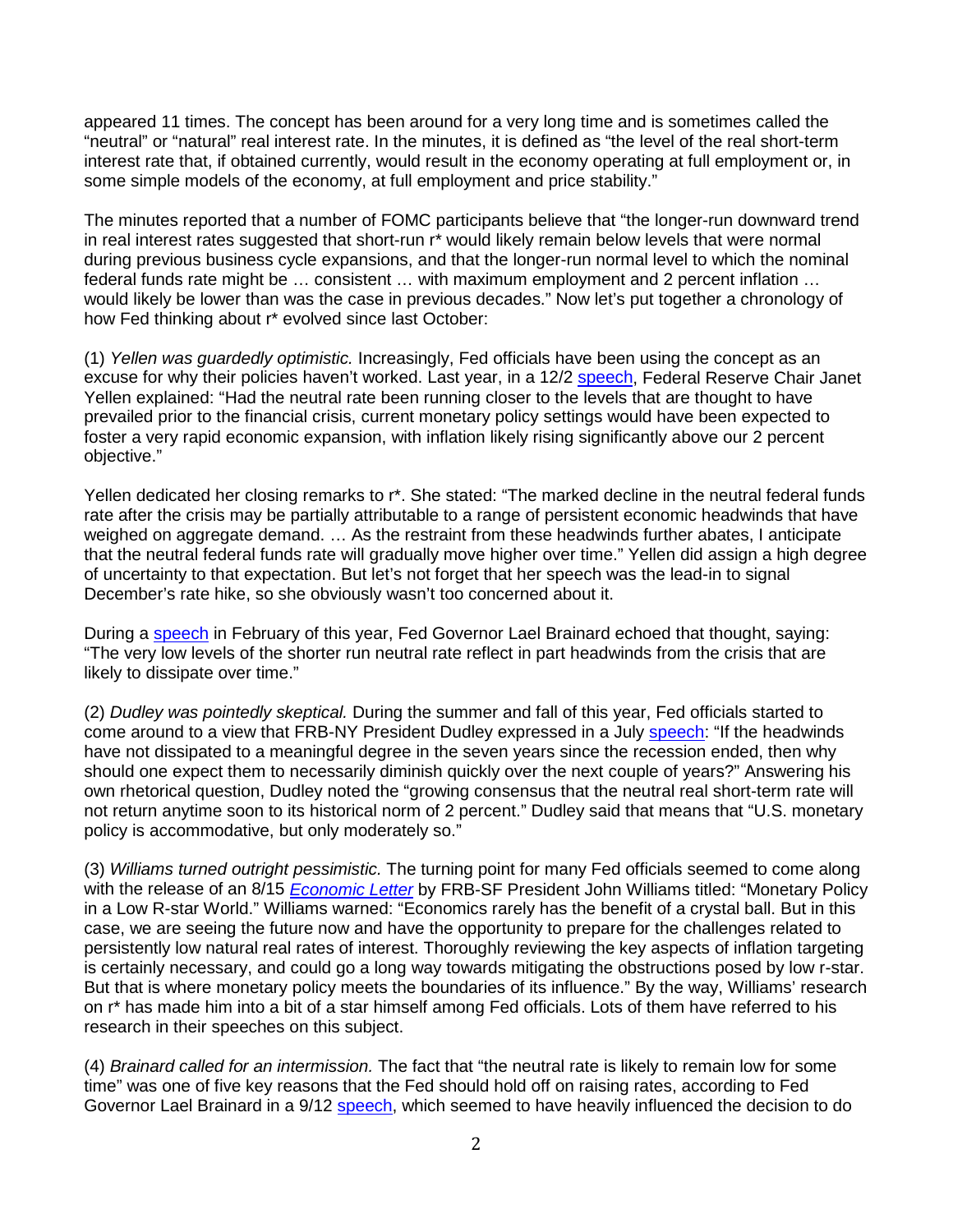nothing at the September FOMC meeting. She stated: "Several econometric models and estimates from market participants suggest the current real neutral rate is at or close to zero, and any increase is likely to be shallow and slow. These estimates imply that it may require a relatively more modest adjustment in the policy rate to return to neutral over time than previously anticipated."

(5) *Yellen is in no rush.* About a week later, Yellen focused on r\* at her 9/21 monetary policy [press](http://www.federalreserve.gov/mediacenter/files/FOMCpresconf20160921.pdf)  [conference:](http://www.federalreserve.gov/mediacenter/files/FOMCpresconf20160921.pdf) "With the federal funds rate modestly below the neutral rate, the current stance of monetary policy should be viewed as modestly accommodative, which is appropriate to foster further progress toward our objectives. But since monetary policy is only modestly accommodative, there appears little risk of falling behind the curve in the near future, and gradual increases in the federal funds rate will likely be sufficient to get to a neutral policy stance over the next few years."

(6) *Fischer is anxiety ridden.* Just last week, FRB Vice Chairman Stanley Fischer dedicated his entire 10/5 [speech,](http://www.federalreserve.gov/newsevents/speech/fischer20161005a.htm) titled "Low Interest Rates," to r<sup>\*</sup> and shared his anxieties on the subject. First on his worry list is that with low r<sup>\*</sup>, "the economy is more likely to fall into the liquidity trap" and "becomes more vulnerable to adverse shocks that might render conventional monetary policy ineffective." Second, "it may hurt financial stability by causing investors to reach for yield, and some financial institutions will find it harder to be profitable." Third, "a decline in longer-run equilibrium real rates … could be yet another indication that the economy's growth potential may have dimmed considerably."

By the way, in his speech, Fischer gave a brief history of the origin of r\*. He lectured: "Knut Wicksell, the great Swedish economist, emphasized the concept of an equilibrium level of interest rates in his influential work. In his 1898 book, *Interest and Prices*, he wrote that 'there is a certain level of the average rate of interest which is such that the general level of prices has no tendency to move either upwards or downwards.' In modern language, this level of the interest rate is usually referred to as the natural rate of interest. Applying Wicksell's insights to the circumstances we face today, the fact that both inflation and interest rates have remained very low over the past several years suggests that our current interest rate environment may well reflect, at least in part, a very low level of the natural rate of interest."

**Bonds III: Lots of Excuses.** Not surprisingly, Fed officials, other central bankers, and academic macroeconomists have been coming up with lots of explanations for the near-zero reading of r\*. Actually, measuring it isn't so simple since it is supposed to approximate the nominal interest rate minus expected inflation, which is hard to measure. Nevertheless, most economists use the actual inflation rate instead. I don't think it makes much sense to focus on a short-term real rate since inflationary expectations should have more weight in the long run than in the short run to both borrowers and lenders. So I will focus on the real 10-year Treasury bond yield.

Since 1960, the real 10-year Treasury bond yield, using the core PCED inflation rate, has been as low as -2.8% during February 1975 and as high as 9.2% during July 1984 (*[Fig. 1](http://www.yardeni.com/pub/tc_20161012_1.png)*). There is a market-based measure of the real 10-year yield. It is the yield on the 10-year TIPS. It is available only since January 2003, but is very highly correlated with the real yield using the core PCED inflation rate (*[Fig. 2](http://www.yardeni.com/pub/tc_20161012_2.png)*).

The real bond yield was relatively flat during the 1960s and 1970s around 2%, with the exception of a big, but brief, swing into negative territory during the mid-1970s. It then soared to a 9.2% peak during July 1984. It's been on a downward trend since then, and down to about zero in August.

Previously, I've shown that the nominal 10-year bond yield and the growth in nominal GNP are closely correlated (*[Fig. 3](http://www.yardeni.com/pub/tc_20161012_3.png)*). It's not a great correlation, but I've used it to explain my Bond Vigilante theory of the relationship of the economy and the bond market. The correlation is much less between the real bond yield and the growth in real GDP (*[Fig. 4](http://www.yardeni.com/pub/tc_20161012_4.png)*). Above, I cited Dudley saying that the "historical norm" of the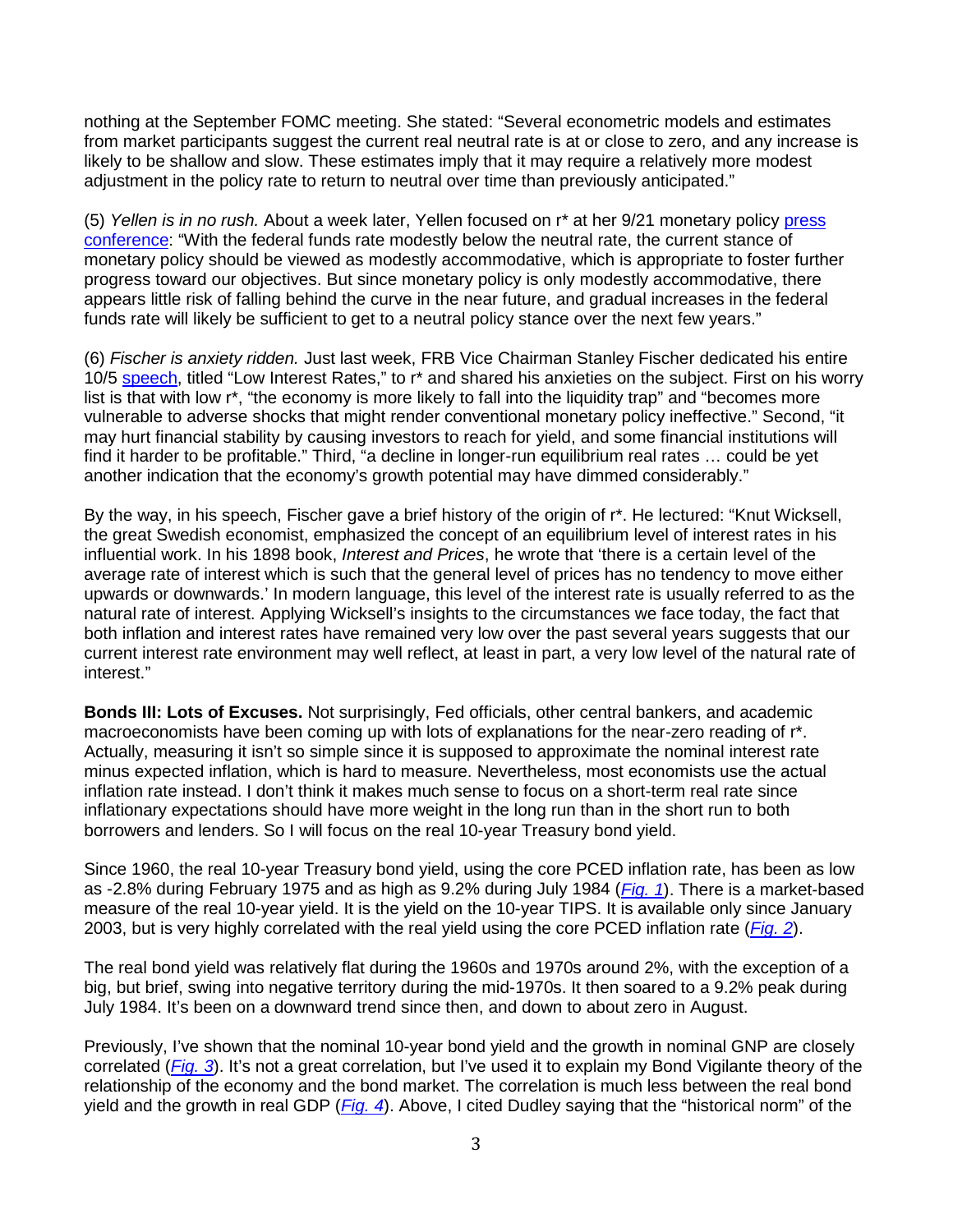real short-term yield is 2%. That's close to the 3% average for the real long-term bond yield since 1960, but the real yield has been all over the place!

Many Fed officials have blamed the drop in r\* down to zero on the weak performance of productivity. I don't see much correlation between the real yield and either the y/y or five-year growth in productivity (*[Fig. 5](http://www.yardeni.com/pub/tc_20161012_5.png)*). They've blamed it on demographic factors including people living longer and having fewer kids. There is a correlation between the five-year trend in the nominal bond yield and the Age Wave, i.e., the percent of the labor force that is 16 to 34 years old (*[Fig. 6](http://www.yardeni.com/pub/tc_20161012_6.png)*). However, the Age Wave doesn't work quite as well with the real yield (*[Fig. 7](http://www.yardeni.com/pub/tc_20161012_7.png)*).

Another theory that was favored by both Fed chairmen Alan Greenspan and Ben Bernanke was the Global Savings Glut. This is a very Keynesian notion suggesting that monetary and fiscal stimulus are needed to boost investment demand to sop up the surplus of saving. Larry Summers' secular stagnation thesis as well as the new normal view both seem to share this idea. Summers has said that high-tech companies are generating more cash than they can spend. (Maybe they should pay more dividends.)

None of the official and academic macroeconomists have stressed what might be the real problem: too much government and policy intervention! Could it be that taxes are too high (including Obamacare's out-of-pocket costs)? Could it be that there are too many regulations, and more coming? Could it be that too many unconventional monetary policy tools have become all too conventional? I think so.

If Fed officials are giving more weight to the real yield, then they will continue to keep the federal funds rate awfully low (*[Fig. 8](http://www.yardeni.com/pub/tc_20161012_8.png)*). However, they could be barking at their own reflections in the mirror.

### **CALENDARS**

**US. Wed:** JOLTS, MBA Mortgage Applications, FOMC Minutes, Dudley, George. **Thurs:** Jobless Claims 254k, Import & Export Prices 0.1%/0.1%, Treasury Budget, Weekly Consumer Comfort Index. (Bloomberg estimates)

**Global. Wed:** Eurozone Industrial Production 1.5%m/m/1.0%y/y, Japan Machine Tool Orders. **Thurs:** Germany CPI 0.1%m/m/0.7%y/y, China CPI & PPI 1.6%/-0.3% y/y, China Trade Balance \$53.0b. (DailyFX estimates)

#### **STRATEGY INDICATORS**

**YRI Weekly Leading Index** (*[link](http://www.yardeni.com/Pub/stmktfsmi.pdf)*): Our Weekly Leading Index (WLI)--a good coincident indicator that can confirm or raise doubts about stock market swings--has climbed to a new record high. The WLI advanced 1.4% in the three weeks ended October 1, surpassing the previous record high recorded during the week of July 23. Our WLI is the average of our Boom-Bust Barometer (BBB) and Bloomberg's Weekly Consumer Comfort Index (WCCI). Our BBB climbed for the seventh week by a total of 4.0% to yet another record high. Jobless claims dropped for the seventh week to 253,500 (4 wa)--the lowest reading since 1973. The CRB raw industrials spot price index--another BBB component--is moving up again. Meanwhile, the WCCI declined for the third time in four weeks by a total of 5.9%.

**S&P 500 LargeCaps & SMidCaps** (*[link](http://www.yardeni.com/Pub/style.pdf)*): The SmallCap and MidCap market-cap indexes are easily leading their LargeCap counterparts ytd, and all indexes are up ytd after recovering from steep declines in February and again in late June. All the market-cap indexes reached record highs following the early summer selloff with the exception of the Russell 2000, which remained 1.4% below its June 2015 peak.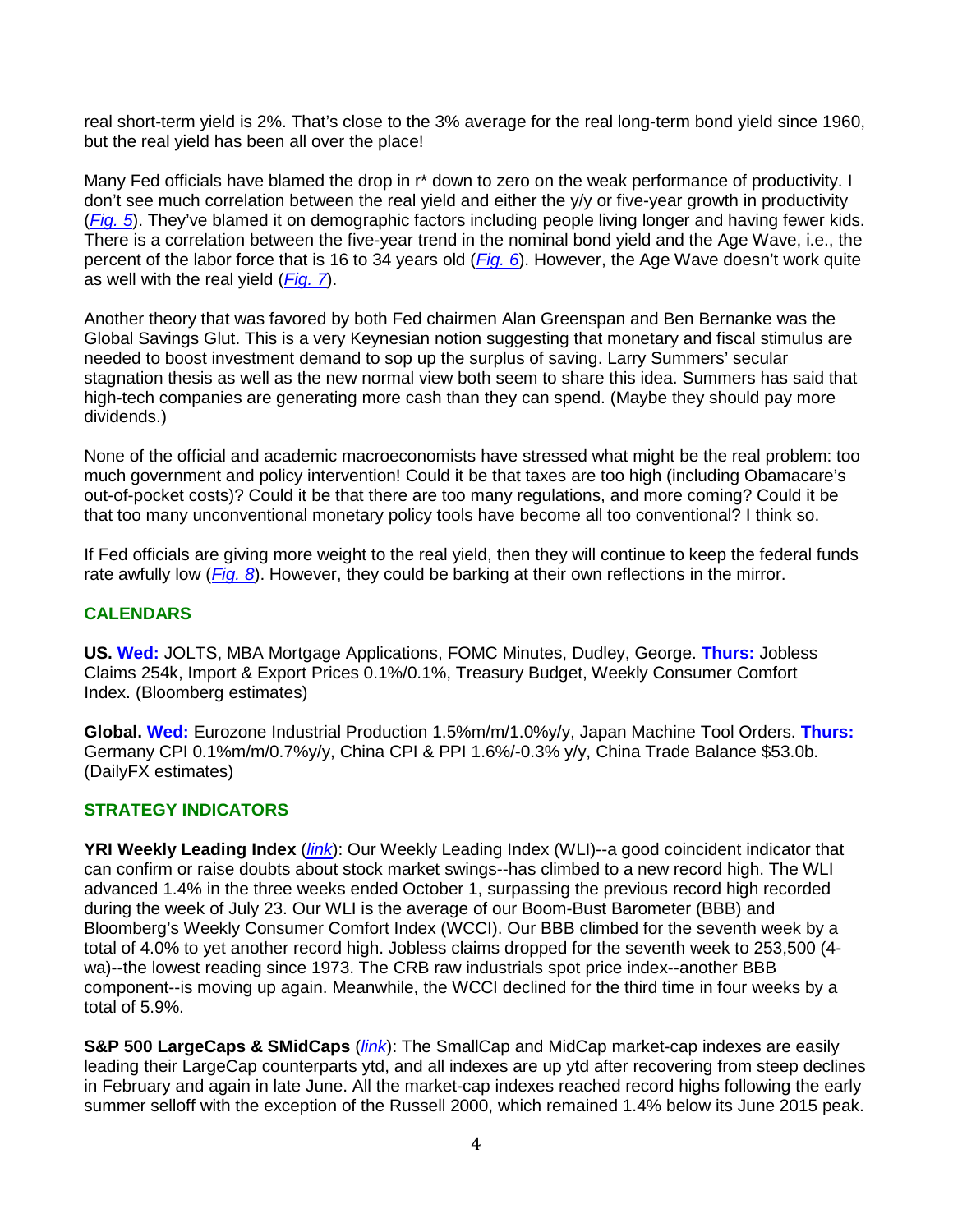Here's the ytd score and the percentage from their record highs: S&P SmallCap 600 (12.7% ytd, -1.1% from record high), S&P MidCap 400 (10.5, -2.3), Russell SmallCap 2000 (10.1, -3.5), Russell MidCap (7.8, -2.0), Russell LargeCap 1000 (5.9, -1.2), and S&P LargeCap 500 (5.9, -1.2). The yearly change in forward earnings for all three indexes has been edging higher from six-year lows in early 2016 as y/y comparisons have eased. In the latest week, LargeCap's forward earnings improved to an 18-month high of 2.0% y/y from 1.4%, which compares to a six-year low of -1.8% in October 2015; MidCap's dropped to 3.4% from 3.7% and from a 17-month high of 3.8% in late September, which compares to a six-year low of -1.3% at the end of December; and SmallCap's rose to a 20-month high of 6.2% from 5.3%, which compares to a six-year low of 0.3% in early December. Growth rates now expected for 2016 and 2017: LargeCap 0.0% and 13.9%, MidCap 3.3% and 12.0%, and SmallCap 8.9% and 16.4%.

**S&P 500 Growth vs. Value** (*[link](http://www.yardeni.com/Pub/style.pdf)*): The S&P 500 Growth index is up 4.7% so far in 2016 after rising 3.8% in 2015, but is down 1.4% from its record high on August 15. During 2015, Growth outperformed Value (which fell 5.6%), but so far this year has underperformed Value (up 7.1% ytd, 1.3% below its September 8 record high). Growth is expected to deliver higher forward revenue (STRG) and forward earnings growth (STEG) than Value over the next 12 months (6.9% STRG and 11.1% STEG, respectively, versus 4.2% and 9.6% for Value). Looking at forward revenues, Value's is up 3.4% from its five-year low in February, but is down 8.4% from its record high in October 2014. Growth's forward revenues is the highest since October 2008 and 3.7% below its record high in September 2008. Value's forward earnings has stalled recently; it's up 3.2% from its three-year low in March and remains 6.0% below its record high in October 2014. Growth's forward earnings is up 6.0% from its 12-month low in January, but has slipped 0.5% since its record high in early September. Growth's P/E of 18.8 is up from the October 2015 low of 16.8, and approaching its 10-year high of 19.1 in February 2015, while Value's, at 15.5, is up from January's two-year low of 13.2 and is nearing the 11-year high of 15.8 in February 2015. Value's NERI was negative for a 26th straight month in September, but edged up to -3.4% from - 4.3% in August; that compares to a 10-month low of -18.0% in February and a five-year low of -20.3% in April 2015. Growth's NERI has been positive in four of the past five months and rose to 0.1% from - 0.8% in August; that compares to a five-year high of 5.8% in June and a five-year low of -16.2% in April 2015. The projected forward profit margin of 9.0% for Value remains near January's eight-year high of 9.2%, while Growth's 13.3% is up from a three-year low of 13.1% in April and down from a record high of 14.2% in December 2015.

## **US ECONOMIC INDICATORS**

**NFIB Small Business Survey** (*[link](http://www.yardeni.com/pub/ECOINDSMBUS.pdf)*): Small business confidence dipped lower before the election as owners remained "deeply uncertain about the future, and that is affecting their decisions," according to NFIB's President and CEO. The Small Business Optimism Index (SBOI) slipped for the second month from 94.6 in July to 94.1 in September--4 points below the 40-year average of 98. Of the 10 components, four increased and six decreased. There was a huge improvement in the outlook for business conditions (to 0% from -12%), though the reading improved from "awful to bad," according to the report. Real sales expectations (4 from -1), earnings trends (-20 from -23), and hiring plans (10 from 9) also contributed positively. More than offsetting these gains were large losses in plans for inventory investment (-7 from 1), job openings (24 from 30), and inventory satisfaction (-7 from -2). Top issues for small business owners are not expected to be addressed this year. "The presidential election is so divisive that it offers little promise of a bipartisan effort to deal with any of these important issues," noted NFIB's chief economist.

\_\_\_\_\_\_\_\_\_\_\_\_\_\_\_\_\_\_\_\_\_\_\_\_\_\_\_\_\_\_\_\_\_\_\_\_\_\_\_\_\_\_\_\_\_\_\_\_\_\_\_\_\_\_\_\_\_\_\_\_\_\_\_\_\_\_\_\_\_\_\_\_\_\_\_\_\_\_\_\_\_\_

Contact us b[y email](mailto:requests@yardeni.com) or call 480-664-1333.